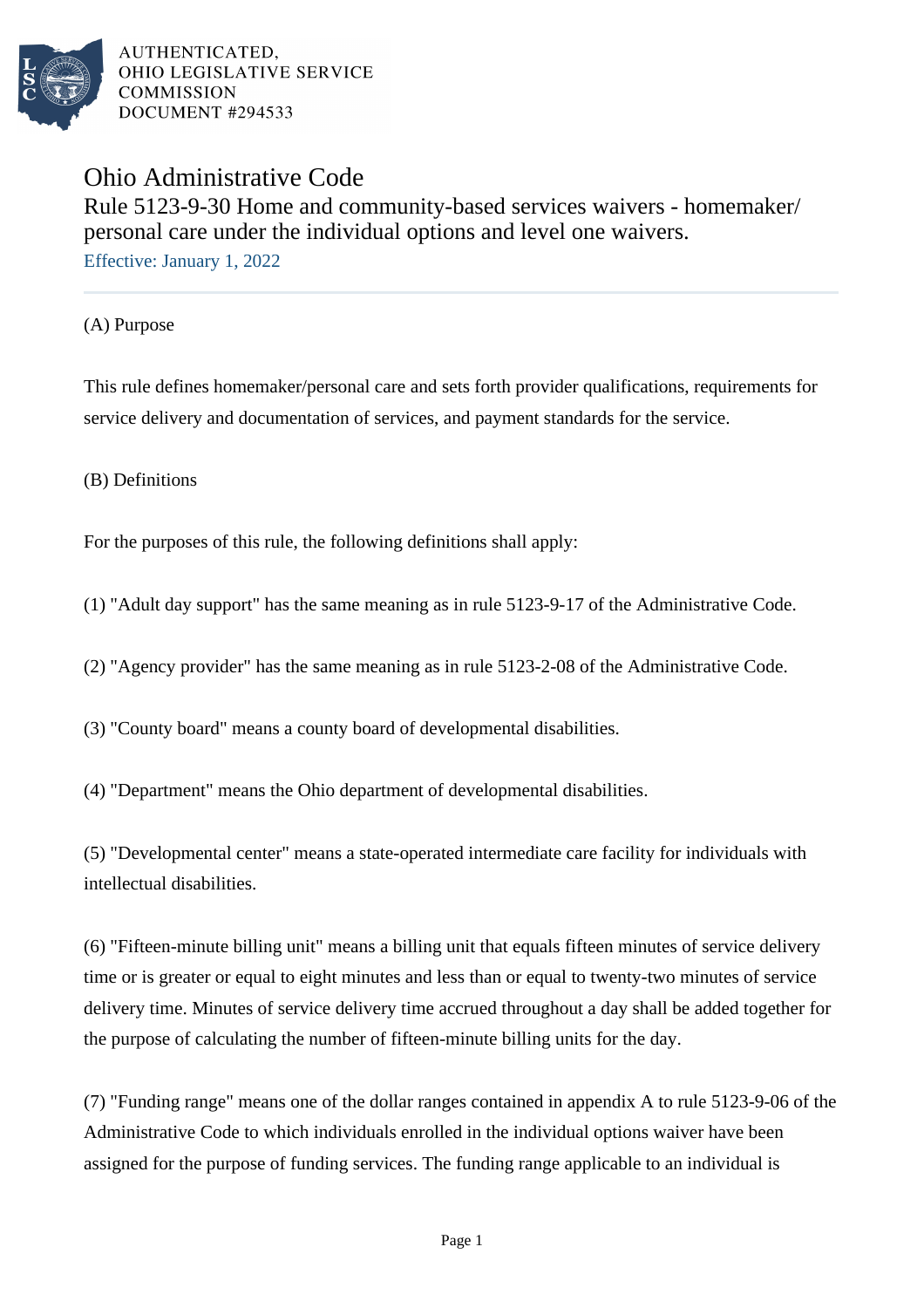

determined by the score derived from the Ohio developmental disabilities profile that has been completed by a county board employee qualified to administer the tool.

(8) "Group employment support" has the same meaning as in rule 5123-9-16 of the Administrative Code.

(9) "Group size" means the number of individuals who are sharing services, regardless of the funding source for those services.

(10) "Homemaker/personal care" means the coordinated provision of a variety of services, supports, and supervision necessary to ensure the health and welfare of an individual who lives in the community. Homemaker/personal care advances the individual's independence within his or her home and community and helps the individual meet daily living needs. Examples of supports that may be provided as homemaker/personal care include:

(a) Self-advocacy training to assist in the expression of personal preferences, self-representation, self-protection from and reporting of abuse, neglect, and exploitation, asserting individual rights, and making increasingly responsible choices.

(b) Self-direction, including the identification of and response to dangerous or threatening situations, making decisions and choices affecting the individual's life, and initiating changes in living arrangements and life activities.

(c) Daily living skills including training in and providing assistance with routine household tasks, meal preparation, personal care, self-administration of medication, and other areas of day-to-day living including proper use of adaptive and assistive devices, appliances, home safety, first aid, and communication skills such as using the telephone.

(d) Implementation of recommended therapeutic interventions under the direction of a professional or extension of therapeutic services, which consist of reinforcing physical, occupational, speech, and other therapeutic programs for the purpose of increasing the overall effective functioning of the individual.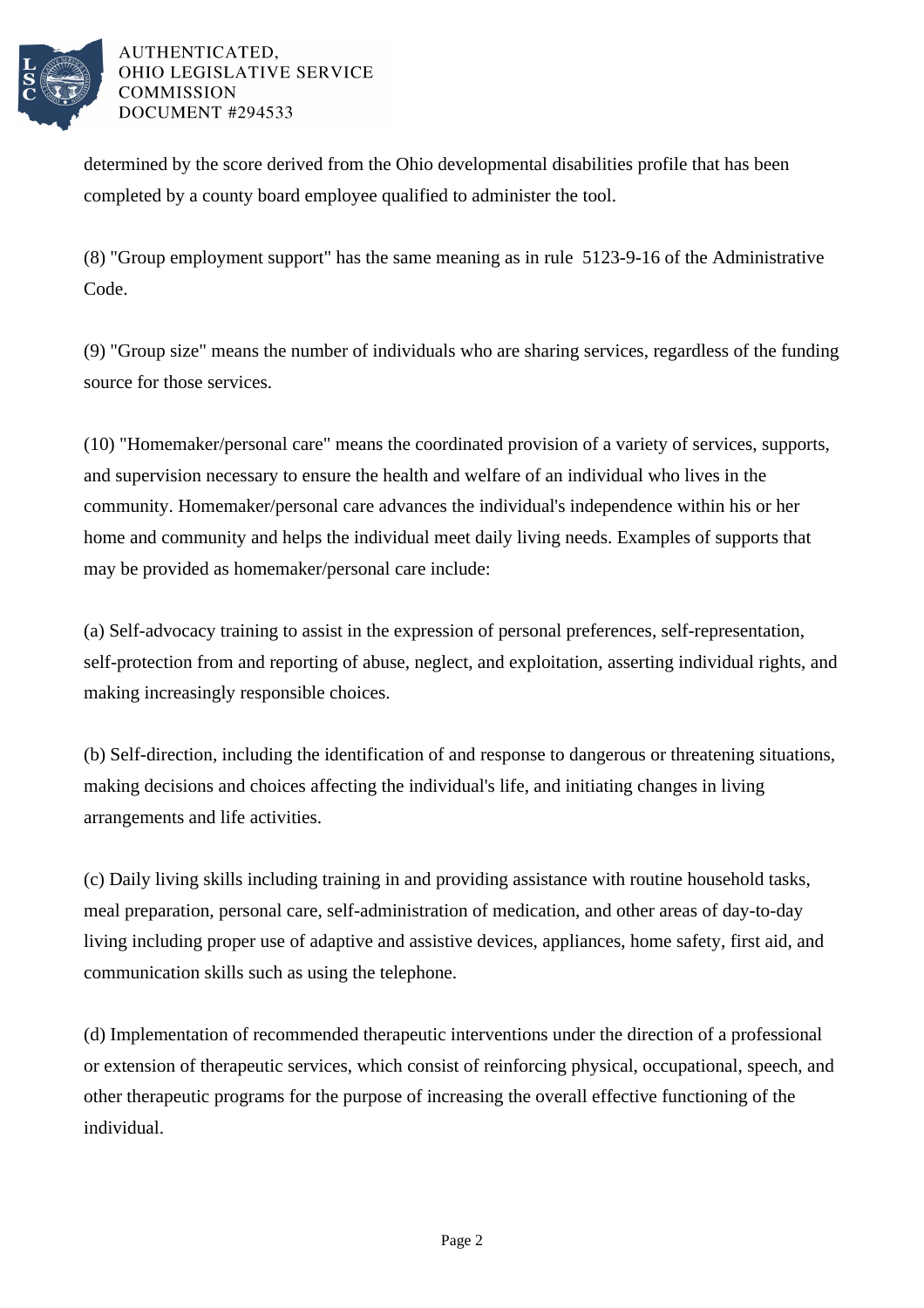

(e) Behavioral support strategies including training and assistance in appropriate expressions of emotions or desires, assertiveness, acquisition of socially-appropriate behaviors, or extension of therapeutic services for the purpose of increasing the overall effective functioning of the individual.

(f) Medical and health care services that are integral to meeting the daily needs of the individual such as routine administration of medication or tending to the needs of individuals who are ill or require attention to their medical needs on an ongoing basis.

(g) Emergency response training including development of responses in case of emergencies, prevention planning, and training in the use of equipment or technologies used to access emergency response systems.

(h) Community access services that explore community services available to all people, natural supports available to the individual, and develop methods to access additional services, supports, and activities needed by the individual to be integrated in and have full access to the community.

(i) When provided in conjunction with other components of homemaker/personal care, assistance with personal finances which may include training, planning, and decision-making regarding the individual's personal finances.

(11) "Independent provider" has the same meaning as in rule 5123-2-09 of the Administrative Code.

(12) "Individual" means a person with a developmental disability or for purposes of giving, refusing to give, or withdrawing consent for services, his or her guardian in accordance with section 5126.043 of the Revised Code or other person authorized to give consent.

(13) "Individual employment support" has the same meaning as in rule 5123-9-15 of the Administrative Code.

(14) "Individual service plan" means the written description of services, supports, and activities to be provided to an individual.

(15) "Intermediate care facility for individuals with intellectual disabilities" has the same meaning as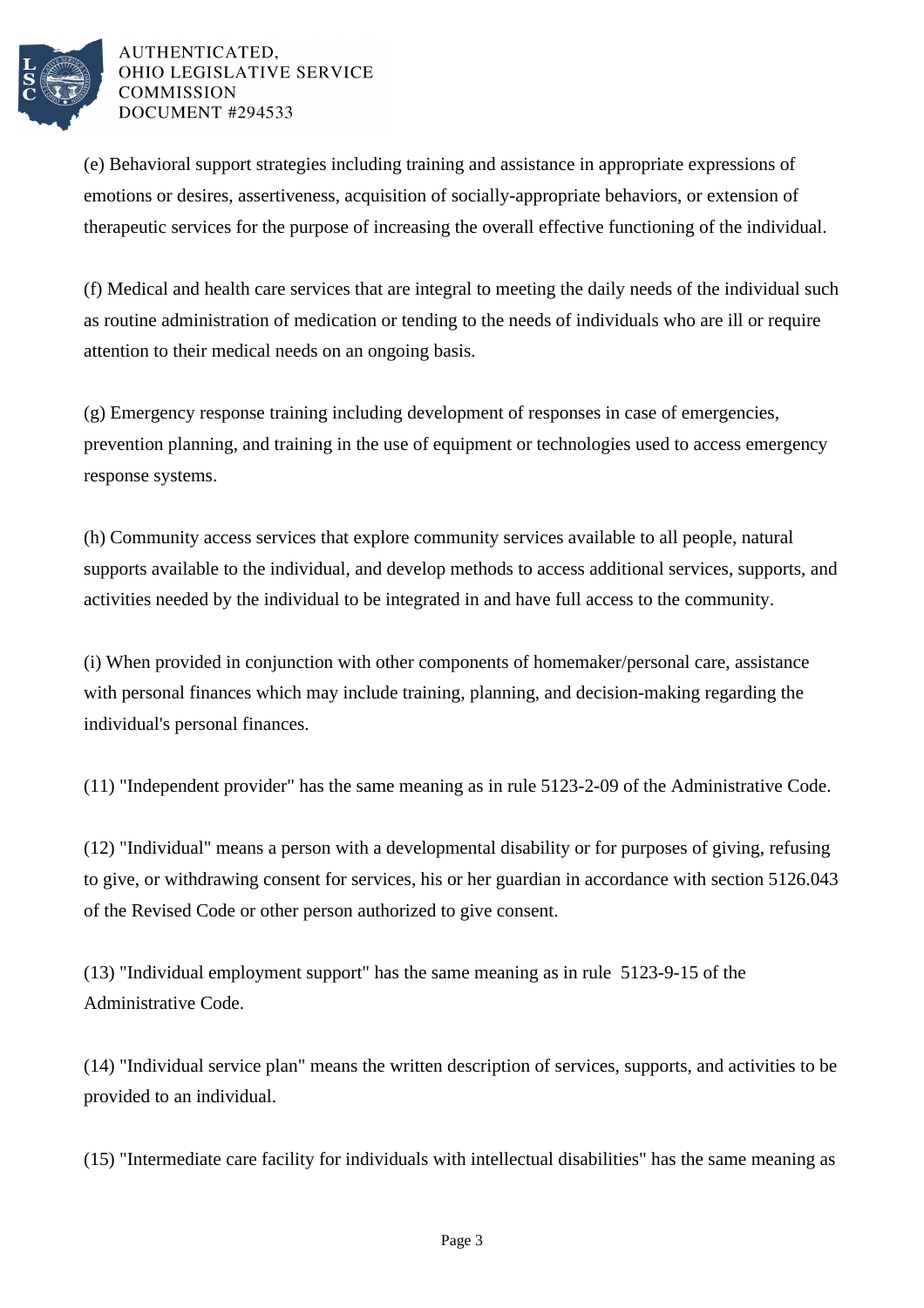

in section 5124.01 of the Revised Code.

(16) "Money management" has the same meaning as in rule 5123-9-20 of the Administrative Code.

(17) "Non-medical transportation" has the same meaning as in rule 5123-9-18 of the Administrative Code.

(18) "Ohio developmental disabilities profile" means the standardized instrument utilized by the department to assess the relative needs and circumstances of an individual compared to others. The individual's responses are scored and the individual is linked to a funding range, which enables similarly situated individuals to access comparable waiver services paid in accordance with rules adopted by the department.

(19) "On-site/on-call" means a rate authorized when no need for supervision or supports is anticipated because the individual is expected to be asleep for a continuous period of no less than five hours, and a provider must be present and readily available to provide homemaker/personal care if an unanticipated need arises but is not required to remain awake.

(20) "Residential respite" has the same meaning as in rule 5123-9-34 of the Administrative Code.

(21) "Service documentation" means all records and information on one or more documents, including documents that may be created or maintained in electronic software programs, created and maintained contemporaneously with the delivery of services, and kept in a manner as to fully disclose the nature and extent of services delivered that shall include the items delineated in paragraph (E) of this rule to validate payment for medicaid services.

(22) "Shared living" has the same meaning as in rule 5123-9-33 of the Administrative Code.

(23) "Team" has the same meaning as in rule 5123-4-02 of the Administrative Code.

(24) "Vocational habilitation" has the same meaning as in rule 5123-9-14 of the Administrative Code.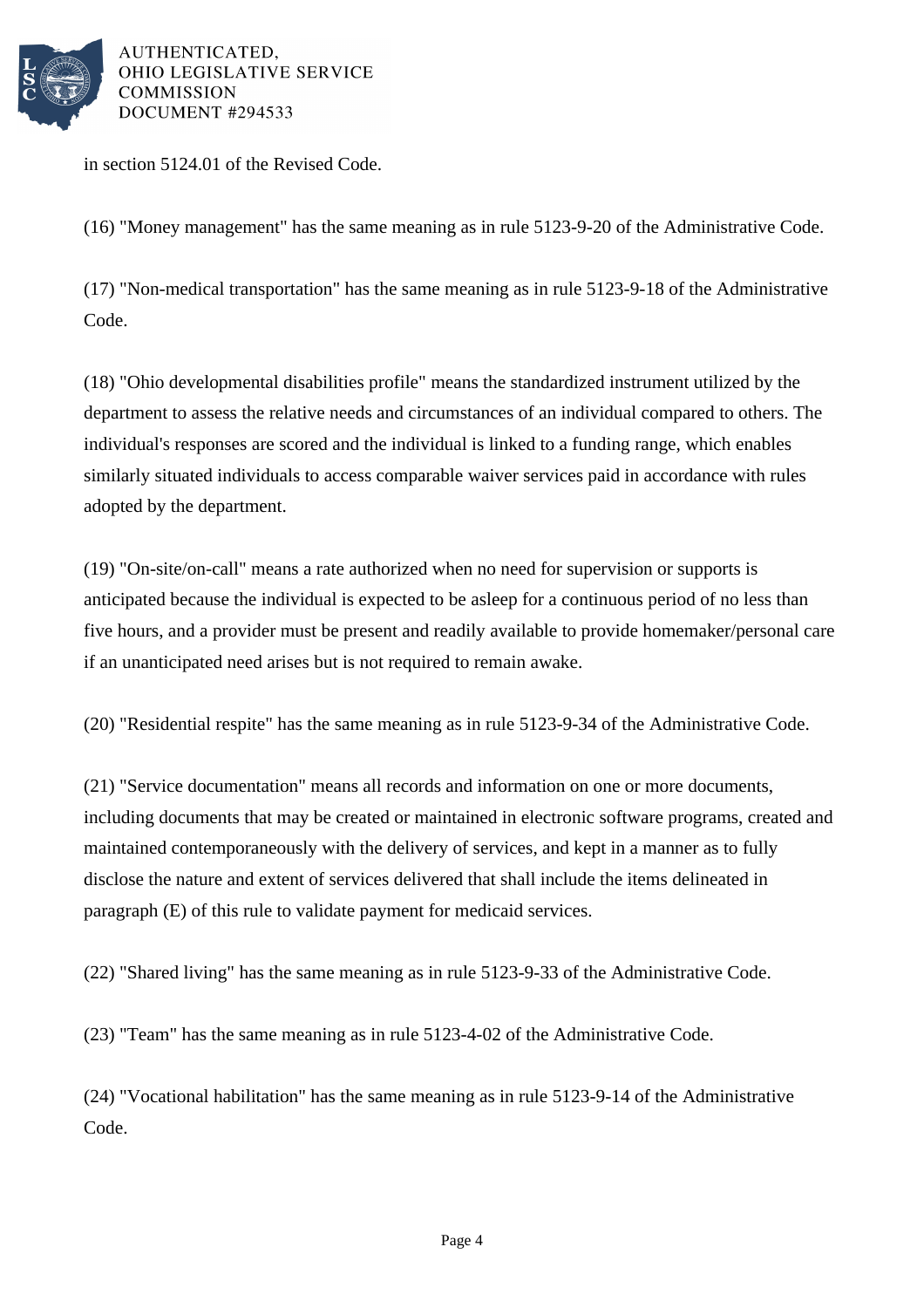

(25) "Waiver eligibility span" means the twelve-month period following either an individual's initial waiver enrollment date or a subsequent eligibility re-determination date.

(C) Provider qualifications

(1) Homemaker/personal care shall be provided by an independent provider or an agency provider that meets the requirements of this rule and that has a medicaid provider agreement with the Ohio department of medicaid.

(2) Homemaker/personal care shall not be provided by a county board or a regional council of governments formed under section 5126.13 of the Revised Code by two or more county boards.

(3) An applicant seeking approval to provide homemaker/personal care shall complete and submit an application through the department's website (http://dodd.ohio.gov).

(4) Providers licensed under section 5123.19 of the Revised Code seeking to provide homemaker/personal care shall:

(a) Meet all of the requirements set forth in and maintain a license issued under section 5123.19 of the Revised Code.

(b) Maintain a current medicaid provider agreement with the Ohio department of medicaid.

(5) Failure of a certified provider to comply with this rule and as applicable, rule 5123-2-08 or 5123- 2-09 of the Administrative Code, may result in denial, suspension, or revocation of the provider's certification.

(6) Failure of a licensed provider to comply with this rule and Chapters 5123-3 and 5123:2-3 of the Administrative Code may result in denial, suspension, or revocation of the provider's license.

(D) Requirements for service delivery

(1) Homemaker/personal care shall be provided pursuant to an individual service plan that conforms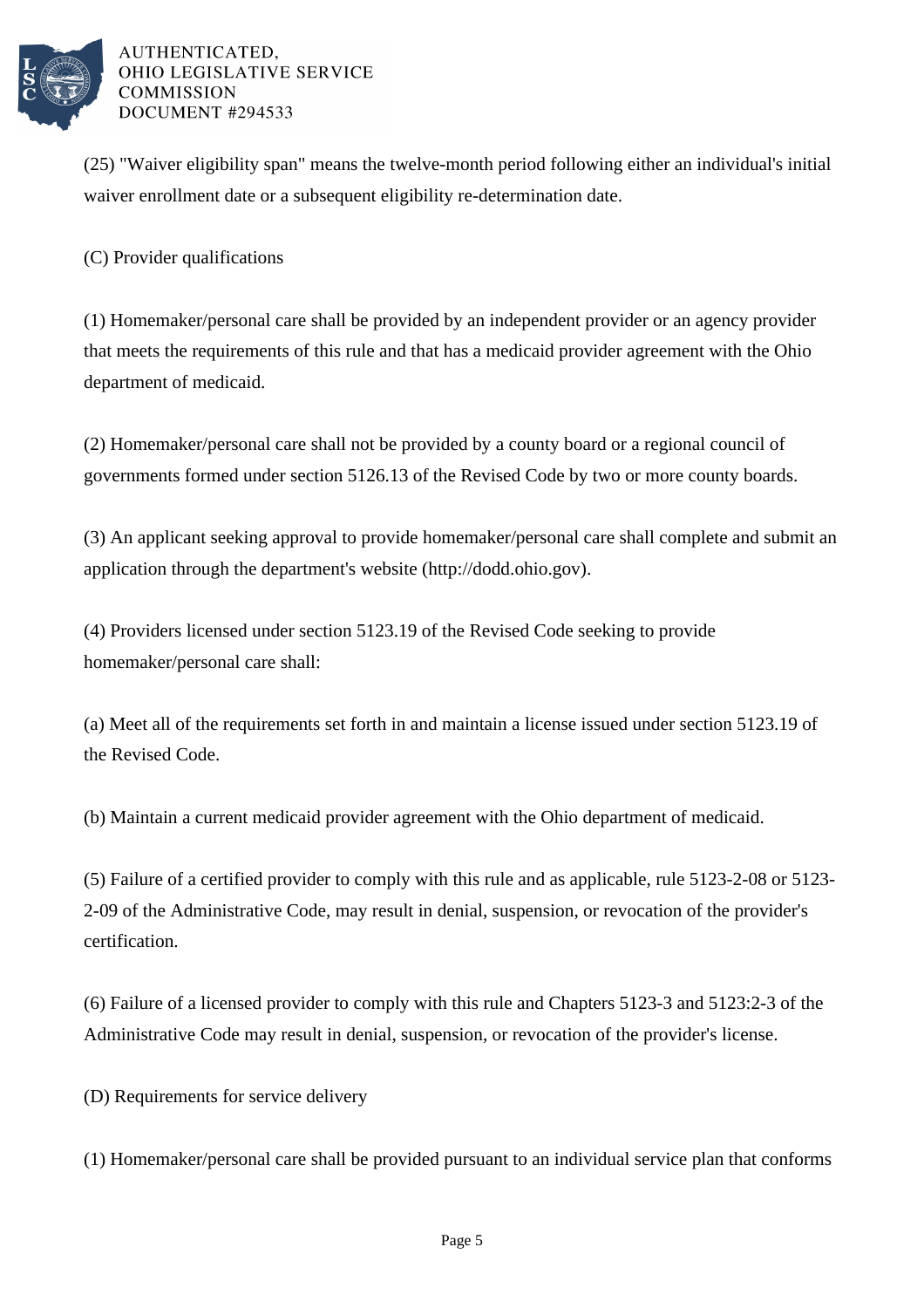

to the requirements of rule 5123-4-02 of the Administrative Code. Providers shall participate in individual service plan development meetings when a request for their participation is made by the individual.

(2) A provider of homemaker/personal care shall not also provide money management or shared living to the same individual.

(3) Homemaker/personal care shall not be provided to an individual at the same time as residential respite.

(4) Homemaker/personal care services may extend to those times when the individual is not physically present and the provider is performing homemaker activities on behalf of the individual.

(5) Homemaker/personal care services involving direct contact with an individual receiving the services shall not be provided at the same time the individual is receiving adult day support, group employment support, individual employment support, or vocational habilitation.

(6) A provider shall not bill for homemaker/personal care provided by the driver during the same time non-medical transportation at the per-trip rate is provided.

(7) A provider of homemaker/personal care shall arrange for substitute coverage, when necessary, only from a provider certified or approved by the department and as identified in the individual service plan; notify as applicable, the individual or legally responsible person in the event that substitute coverage is necessary; and notify the person identified in the individual service plan when substitute coverage is not available to allow such person to make other arrangements.

(8) A provider delivering homemaker/personal care in fifteen-minute billing units in accordance with this rule, excluding on-site/on-call, shall utilize electronic visit verification in accordance with rule 5160-1-40 of the Administrative Code.

(9) An agency provider shall develop and implement a documented process by which it reviews and manages overtime of staff members who provide homemaker/personal care in a manner that ensures the health and safety of individuals served and staff members and considers the specific needs of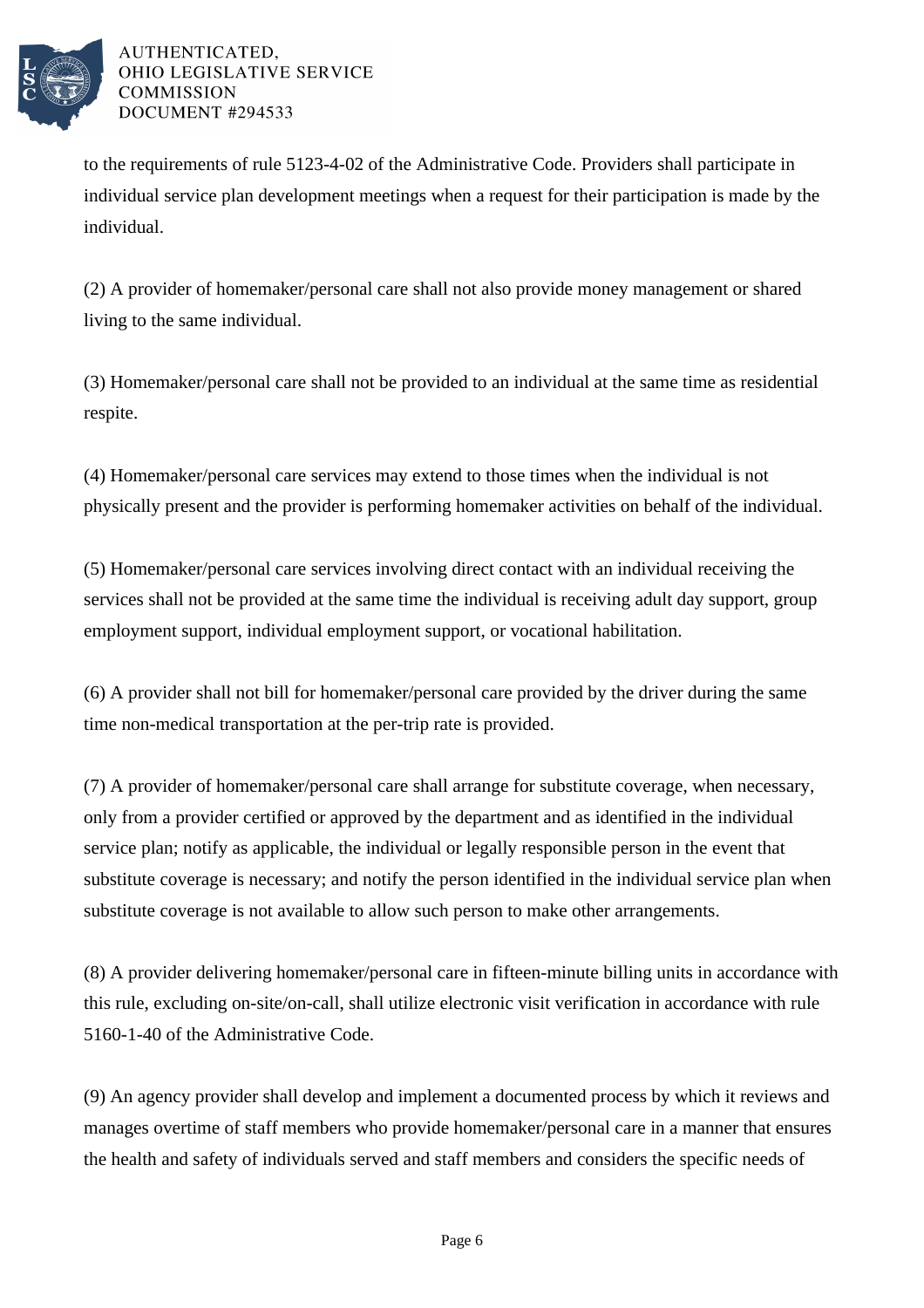

individuals served, the abilities of staff members, and patterns of overtime with the goal of reducing overtime.

(E) Documentation of services

Service documentation for homemaker/personal care shall include each of the following to validate payment for medicaid services:

(1) Type of service.

(2) Date of service.

(3) Place of service.

(4) Name of individual receiving service.

(5) Medicaid identification number of individual receiving service.

(6) Name of provider.

(7) Provider identifier/contract number.

(8) Written or electronic signature of the person delivering the service or initials of the person delivering the service if a signature and corresponding initials are on file with the provider.

(9) Group size in which the service was provided.

(10) Description and details of the services delivered that directly relate to the services specified in the approved individual service plan as the services to be provided.

(11) Number of units of the delivered service or continuous amount of uninterrupted time during which the service was provided.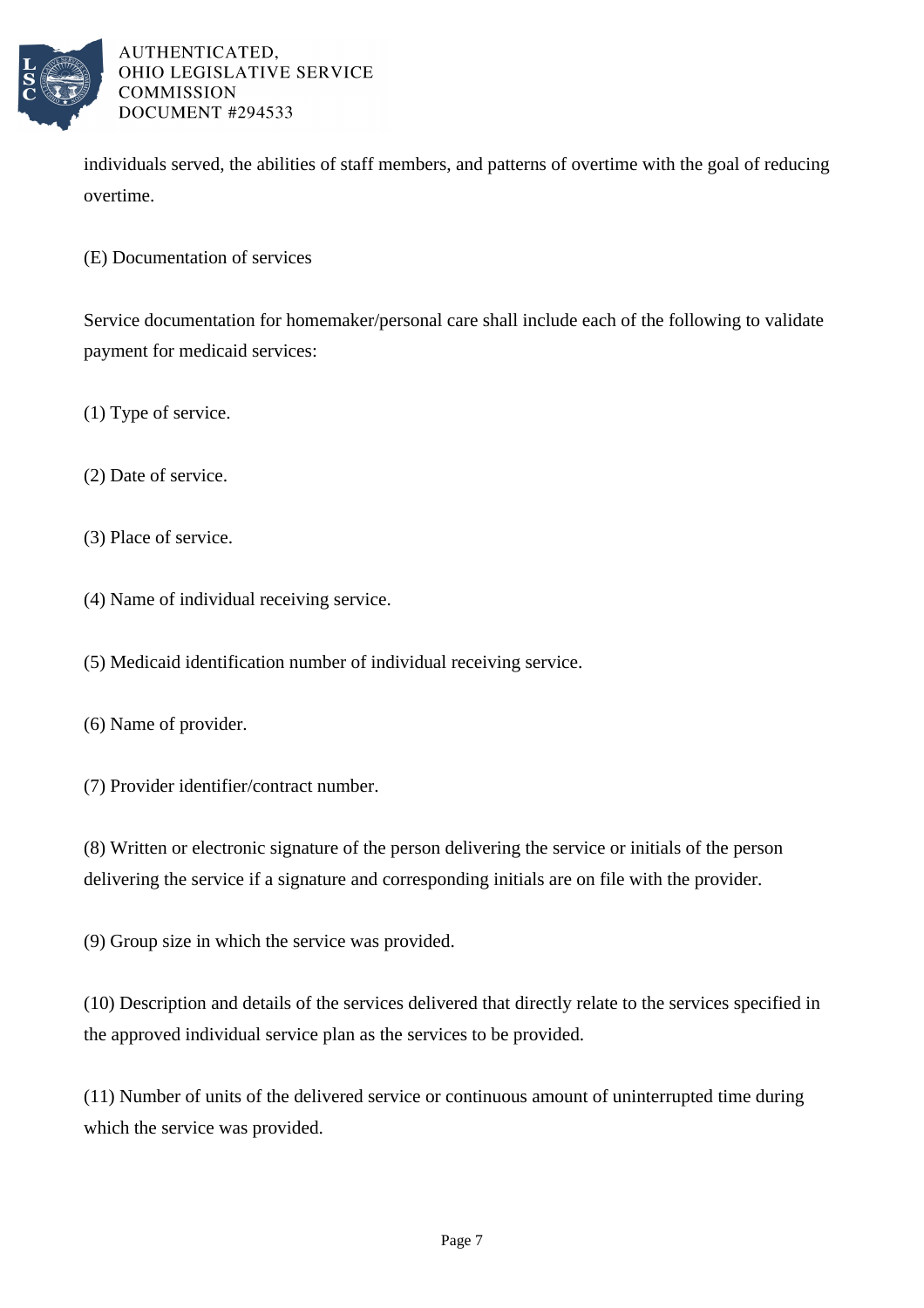

(12) Times the delivered service started and stopped.

(F) Payment standards

(1) The billing units, service codes, and payment rates for homemaker/personal care are contained in appendix A to this rule. Payment rates are based on the county cost-of-doing-business category. The cost-of-doing-business category for an individual is the category assigned to the county in which the service is actually provided for the preponderance of time. The cost-of-doing-business categories are contained in appendix B to this rule. The department may cause independent providers to be paid a rate that exceeds the payment rates contained in appendix A to this rule as necessary to comply with increases to minimum wage pursuant to Section 34a of Article II, Ohio Constitution.

(2) Payment rates for homemaker/personal care are established separately for services provided by independent providers and services provided by agency providers.

(3) Payment rates for homemaker/personal care shall be adjusted to reflect the number of individuals being served and the number of people providing services.

(a) When two individuals are being served by one person, the base rate shall be one hundred seven per cent of the base rate for one-to-one service. When three individuals are being served by one person, the base rate shall be one hundred seventeen per cent of the base rate for one-to-one service. When four or more individuals are being served by one person, the base rate shall be one hundred thirty per cent of the base rate for one-to-one service.

(b) The base rate is divided by the number of individuals being served to determine the rate apportioned to each individual.

(c) When multiple staff members of an agency provider simultaneously provide services to more than one individual, the payment rate is adjusted to reflect the average staff-to-individual ratio at which services are provided. The calculation of rates apportioned to each individual when multiple staff members simultaneously provide services to more than one individual are contained in the "Application of Appendix A to Rule 5123-9-30" (January 1, 2022), which is available at the department's website (http://dodd.ohio.gov).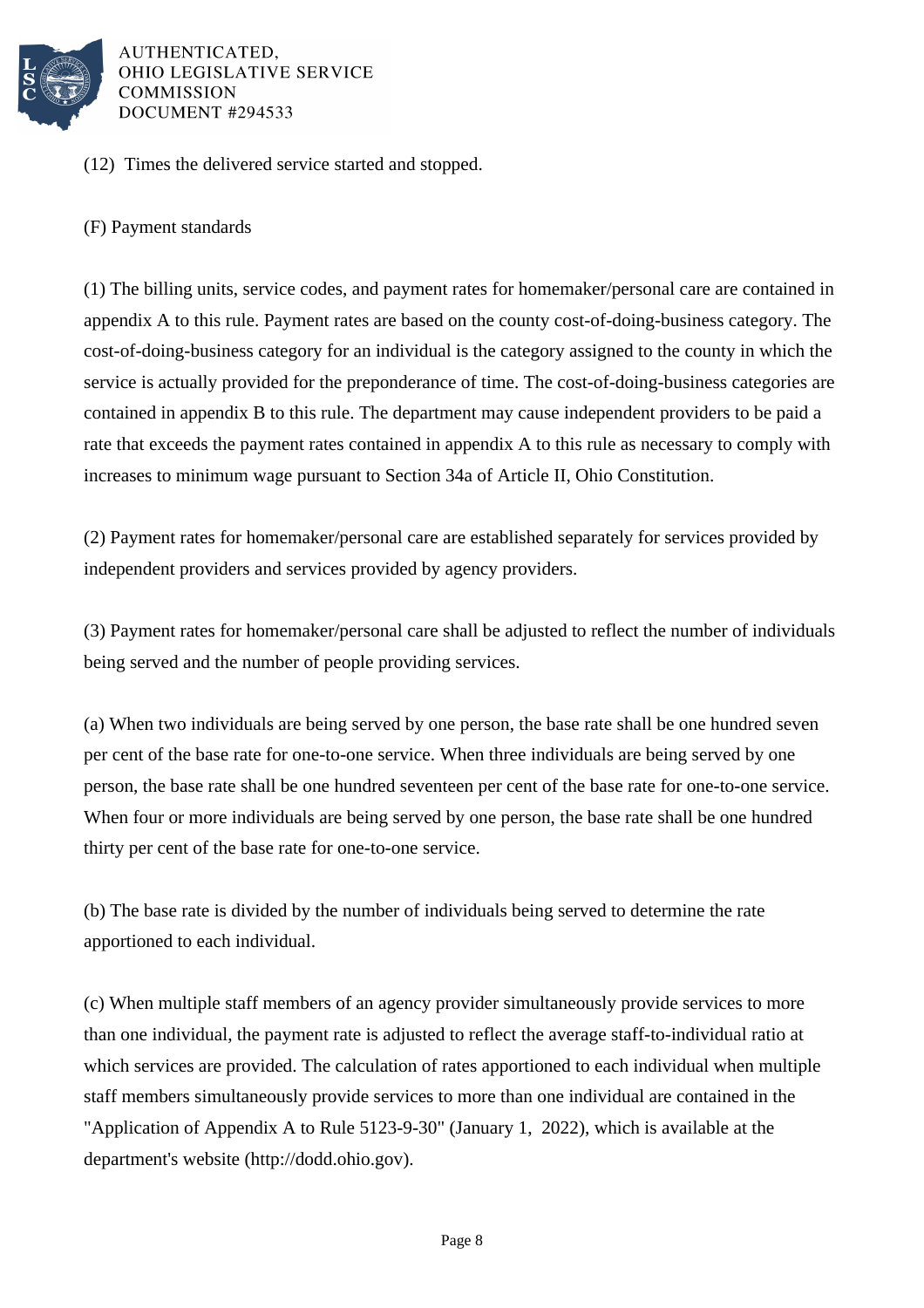

(4) Payment rates for routine homemaker/personal care shall be adjusted by the behavioral support rate modification to reflect the needs of an individual requiring behavioral support upon determination by the department that the individual meets the criteria set forth in paragraph  $(F)(4)(a)$ of this rule. The amount of the behavioral support rate modification applied to each fifteen-minute billing unit of service is contained in appendix A to this rule.

(a) The department shall determine that an individual meets the criteria for the behavioral support rate modification when:

(i) The individual has been assessed within the last twelve months to present a danger to self or others or have the potential to present a danger to self or others; and

(ii) A behavioral support strategy that is a component of the individual service plan has been developed in accordance with the requirements in rules established by the department; and

(iii) The individual either:

(A) Has a response of "yes" to at least four items in question thirty-two of the behavioral domain of the Ohio developmental disabilities profile; or

(B) Requires a structured environment that, if removed, will result in the individual's engagement in behavior destructive to self or others.

(b) The duration of the behavioral support rate modification shall be limited to the individual's waiver eligibility span, may be determined needed or no longer needed within that waiver eligibility span, and may be renewed annually.

(c) The purpose of the behavioral support rate modification is to provide funding for the implementation of behavioral support strategies by staff who have the level of training necessary to implement the strategies; the department retains the right to verify that staff who implement behavioral support strategies have received training (e.g., specialized training recommended by clinicians or the team or training regarding an individual's behavioral support strategy) that is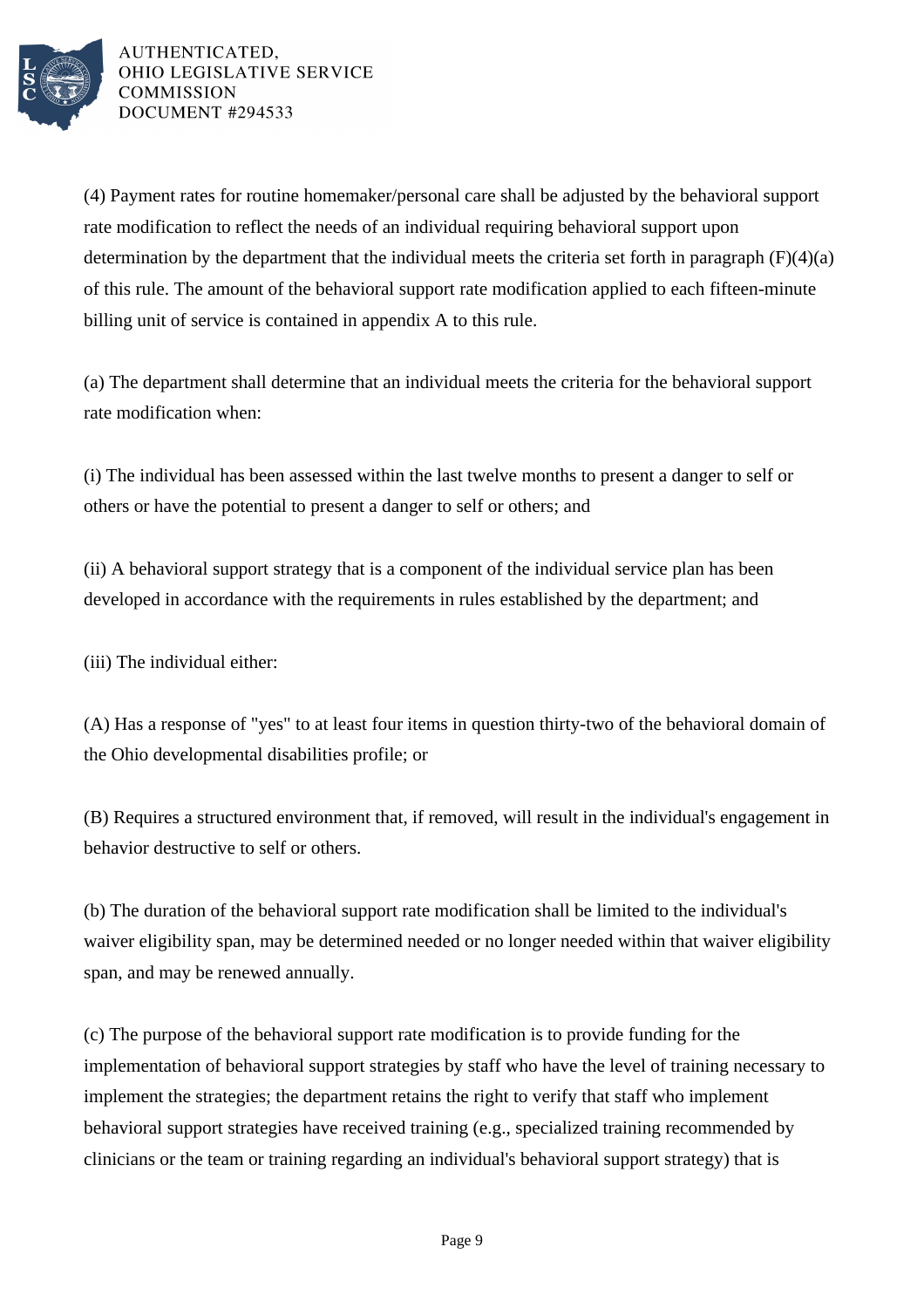

adequate to meet the needs of the individuals served.

(5) Payment rates for routine homemaker/personal care provided to individuals enrolled in the individual options waiver shall be adjusted by the complex care rate modification to reflect the needs of an individual requiring total support from others upon determination by the county board that the individual meets the criteria set forth in paragraph  $(F)(5)(a)$  of this rule. The amount of the complex care rate modification applied to each fifteen-minute billing unit of service is contained in appendix A to this rule.

(a) The county board shall determine that an individual meets the criteria for the complex care rate modification based on the individual's responses to specific questions on the Ohio developmental disabilities profile that indicate that the individual:

(i) Must be transferred and moved; and

(ii) Cannot walk, roll from back to stomach, or pull himself or herself to a standing position; and

(iii) Requires total support in toileting, taking a shower or bath, dressing/undressing, and eating.

(b) The duration of the complex care rate modification shall be limited to the individual's waiver eligibility span, may be determined needed or no longer needed within that waiver eligibility span, and may be renewed annually.

(6) Payment rates for routine homemaker/personal care shall be adjusted by the medical assistance rate modification to reflect the needs of an individual requiring medical assistance upon determination by the county board that the individual meets the criteria set forth in paragraph  $(F)(6)(a)$  of this rule. The amount of the medical assistance rate modification applied to each fifteenminute billing unit of service is contained in appendix A to this rule.

(a) The county board shall determine that an individual meets the criteria for the medical assistance rate modification when:

(i) The individual requires routine feeding and/or the administration of prescribed medication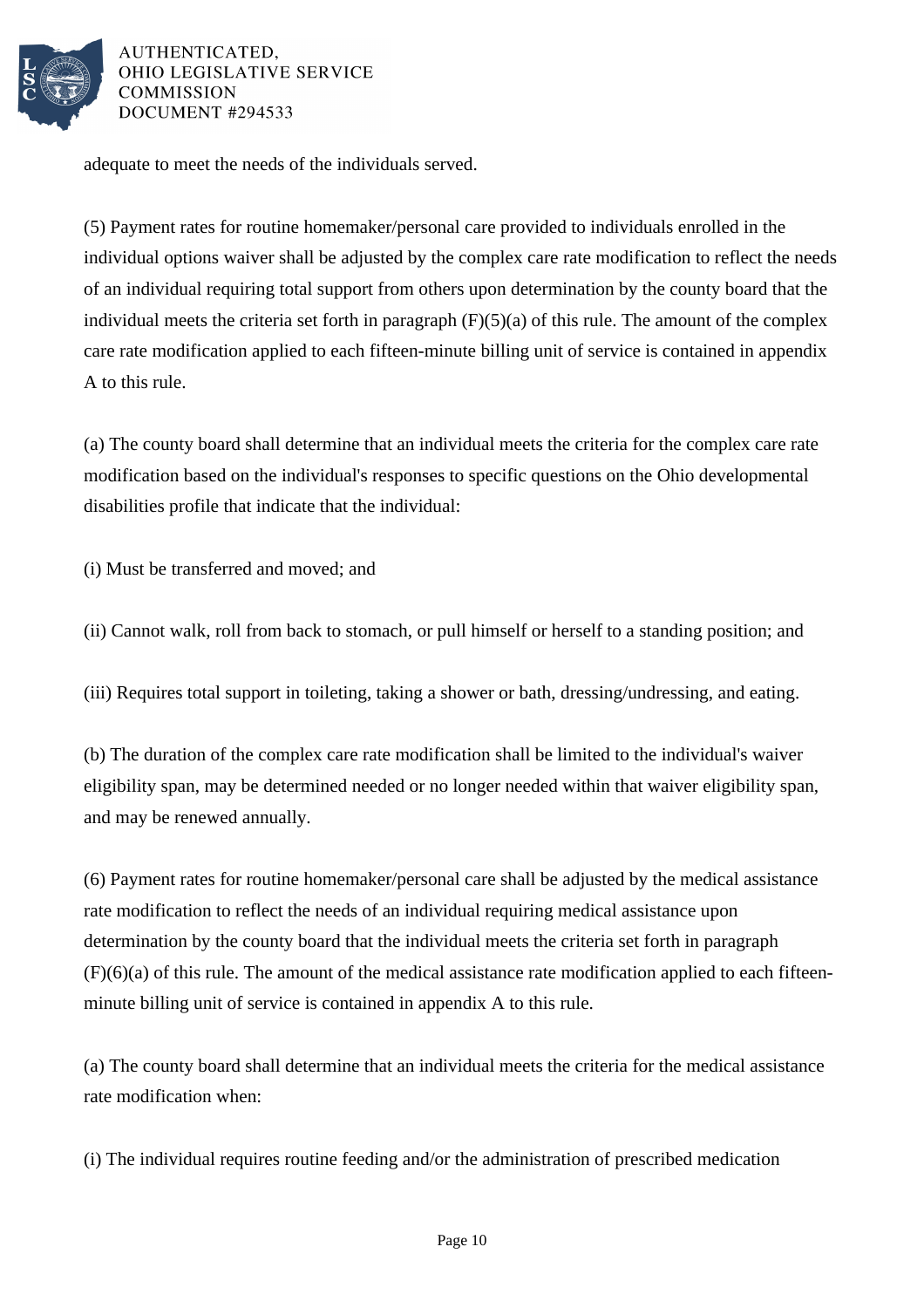

through gastrostomy or jejunostomy tube, and/or requires the administration of routine doses of insulin through subcutaneous injection or insulin pump; or

(ii) The individual requires a nursing procedure or nursing task that a licensed nurse agrees to delegate in accordance with rules in Chapter 4723-13 of the Administrative Code, which is provided in accordance with section 5123.42 of the Revised Code, and when such nursing procedure or nursing task is not the administration of oral prescribed medication, topical prescribed medication, oxygen, or metered dose inhaled medication, or a health-related activity as defined in rule 5123:2-6- 01 of the Administrative Code.

(b) The duration of the medical assistance rate modification shall be limited to the individual's waiver eligibility span, may be determined needed or no longer needed within that waiver eligibility span, and may be renewed annually.

(7) Payment rates for routine homemaker/personal care shall be adjusted by the staff competency rate modification when homemaker/personal care is provided by independent providers or staff of agency providers who meet the criteria set forth in paragraph  $(F)(7)(a)$  of this rule and as determined in accordance with, as applicable, paragraph  $(F)(7)(b)$  or  $(F)(7)(c)$  of this rule. The amount of the staff competency rate modification applied to each fifteen-minute billing unit of service is contained in appendix A to this rule.

(a) An independent provider or a staff member of an agency provider shall be determined eligible for the staff competency rate modification when he or she:

(i) Has successfully completed at least two years of full-time (or equivalent part-time) paid work experience providing direct services to individuals; and

(ii) Either:

(A) Holds a "Professional Advancement Through Training and Education in Human Services" or "DSPaths" certificate of initial proficiency or certificate of advanced proficiency; or

(B) Within the past five years has successfully completed at least sixty hours of competency-based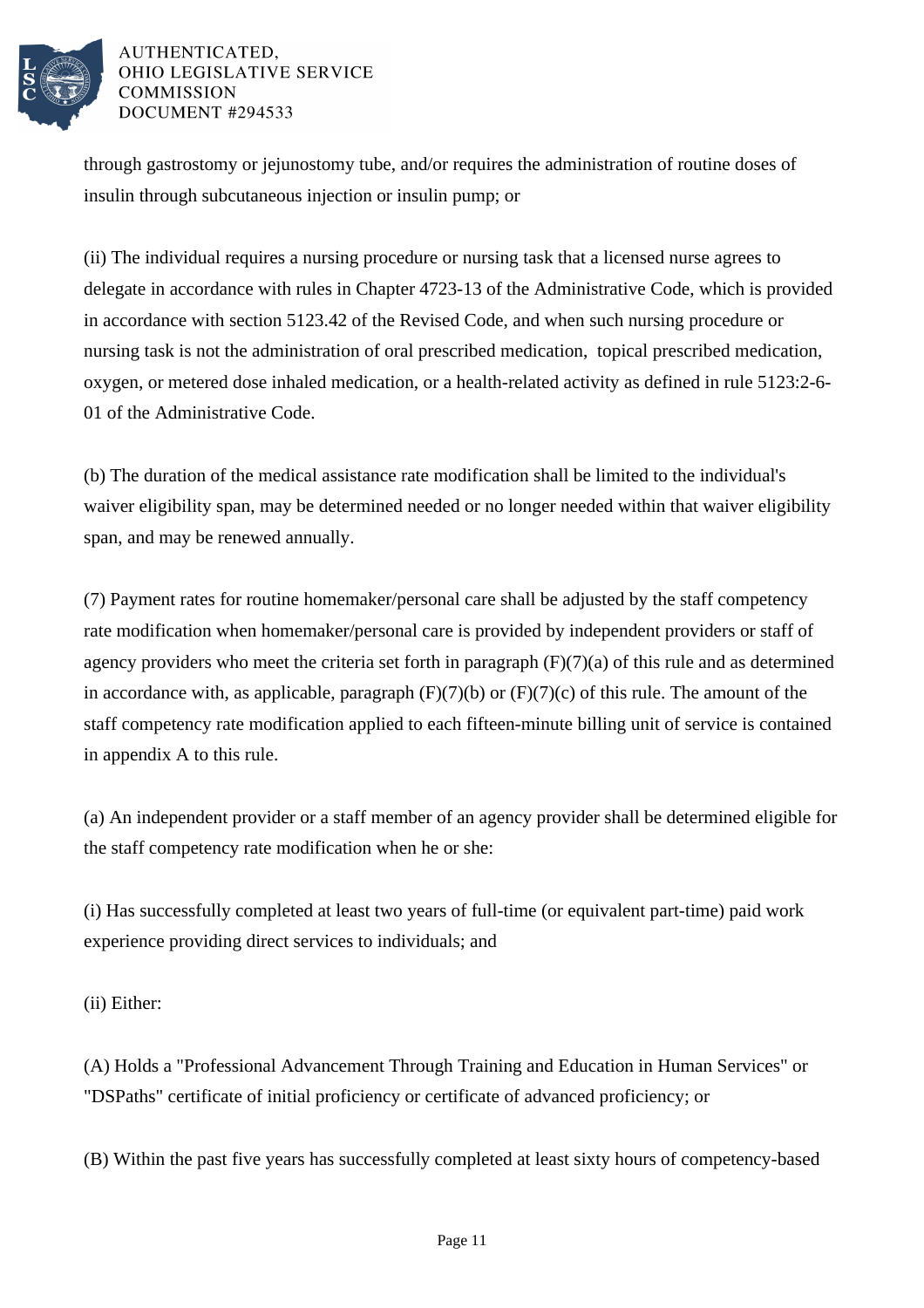

training with proof of successful completion that is available for print, download, or issued to the learner that includes the name of the learner, the course title, the completion date, and the number of hours of training completed. For purposes of this paragraph, "competency-based training" means online or in-person training in topics not otherwise required by rule 5123-2-08, rule 5123-2-09, rule 5123-17-02, Chapter 5123:2-3, Chapter 5123-3, Chapter 5123:2-9, or Chapter 5123-9 of the Administrative Code that:

(i) Is accredited by the "National Alliance for Direct Support Professionals"; or

(ii) Is approved by the department for purposes of the staff competency rate modification.

(b) Eligibility for the staff competency rate modification for an independent provider shall be determined by the department when documentation submitted by the independent provider through the department's website (http://dodd.ohio.gov) demonstrates that the independent provider meets the criteria set forth in paragraph  $(F)(7)(a)$  of this rule.

(c) Eligibility for the staff competency rate modification for a staff member of an agency provider shall be determined by the employing agency provider. The employing agency provider shall review, verify, and maintain documentation that demonstrates that the staff member meets the criteria set forth in paragraph  $(F)(7)(a)$  of this rule.

(d) The cost of a staff competency rate modification is excluded from an individual's waiver budget limitation.

(8) Payment rates for routine homemaker/personal care may be modified to reflect the needs of individuals enrolled in the individual options waiver who formerly resided at developmental centers when the following conditions are met:

(a) The individual was a resident of a developmental center immediately prior to enrollment in the individual options waiver;

(b) Homemaker/personal care is identified in the individual service plan as a service to be delivered and the individual begins receiving the service on or after July 1, 2011; and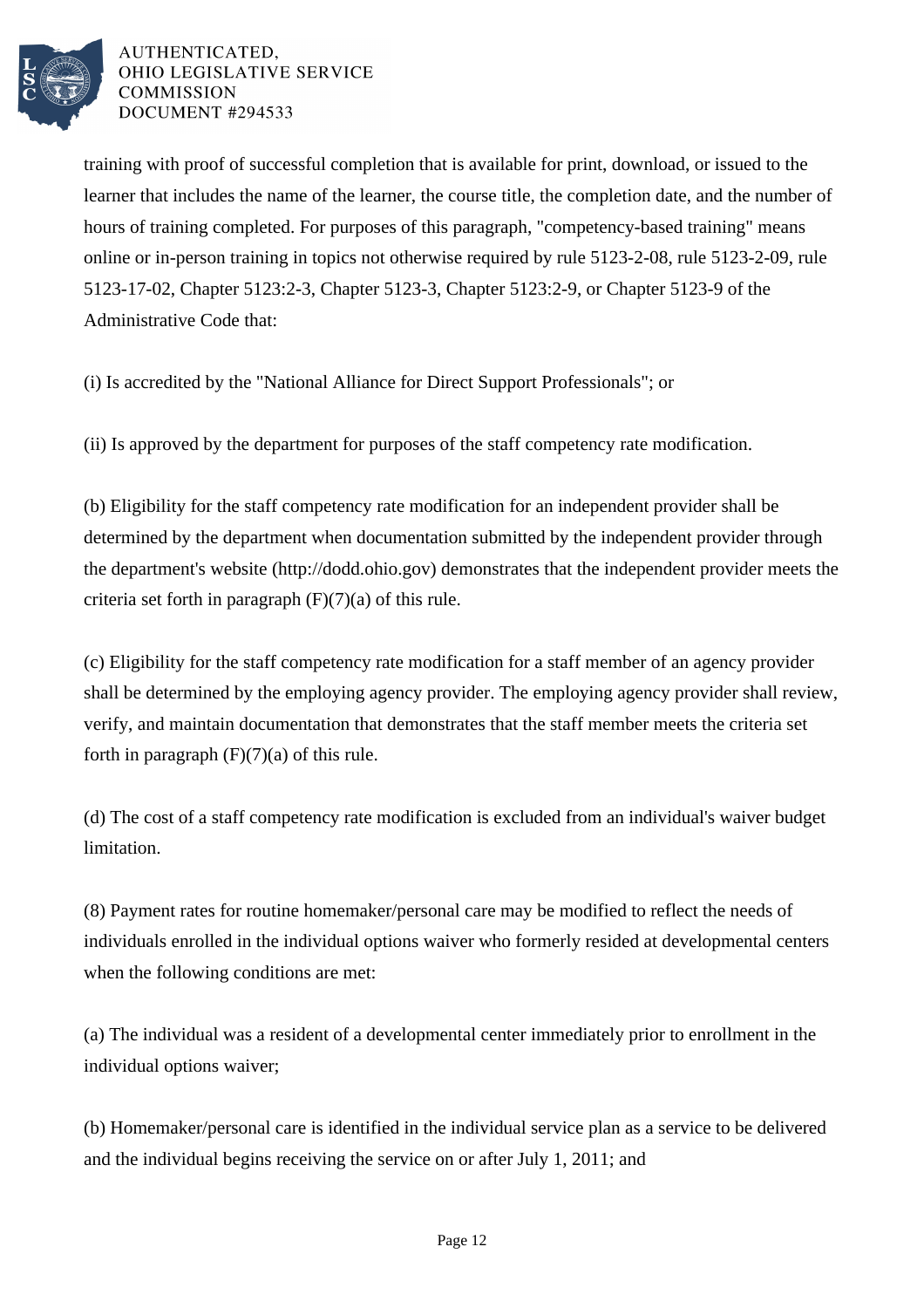

(c) The director of the department determines that the rate modification is warranted due to timelimited cost increases experienced when individuals move from institutional settings to communitybased settings.

(9) Payment rates for routine homemaker/personal care may be modified to reflect the needs of individuals enrolled in the individual options waiver who formerly resided at intermediate care facilities for individuals with intellectual disabilities when the following conditions are met:

(a) The individual was a resident of an intermediate care facility for individuals with intellectual disabilities immediately prior to enrollment in the individual options waiver;

(b) As a result of the individual enrolling in the individual options waiver, the intermediate care facility for individuals with developmental disabilities has reduced its medicaid-certified capacity;

(c) Homemaker/personal care is identified in the individual service plan as a service to be delivered and the individual begins receiving the service on or after April 1, 2013; and

(d) The director of the department determines that the rate modification is warranted due to timelimited cost increases experienced when individuals move from institutional settings to communitybased settings.

(10) The amount of the payment rate modifications set forth in paragraphs  $(F)(8)$  and  $(F)(9)$  of this rule shall be limited to fifty-two cents for each fifteen-minute billing unit of routine homemaker/personal care provided to the individual during the first year of the individual's enrollment in the individual options waiver.

(11) The team shall use a department-approved tool to assess and document in the individual service plan when on-site/on-call may be appropriate.

(a) In making the assessment, the team shall consider:

(i) Medical or psychiatric condition which requires supervision or supports throughout the night;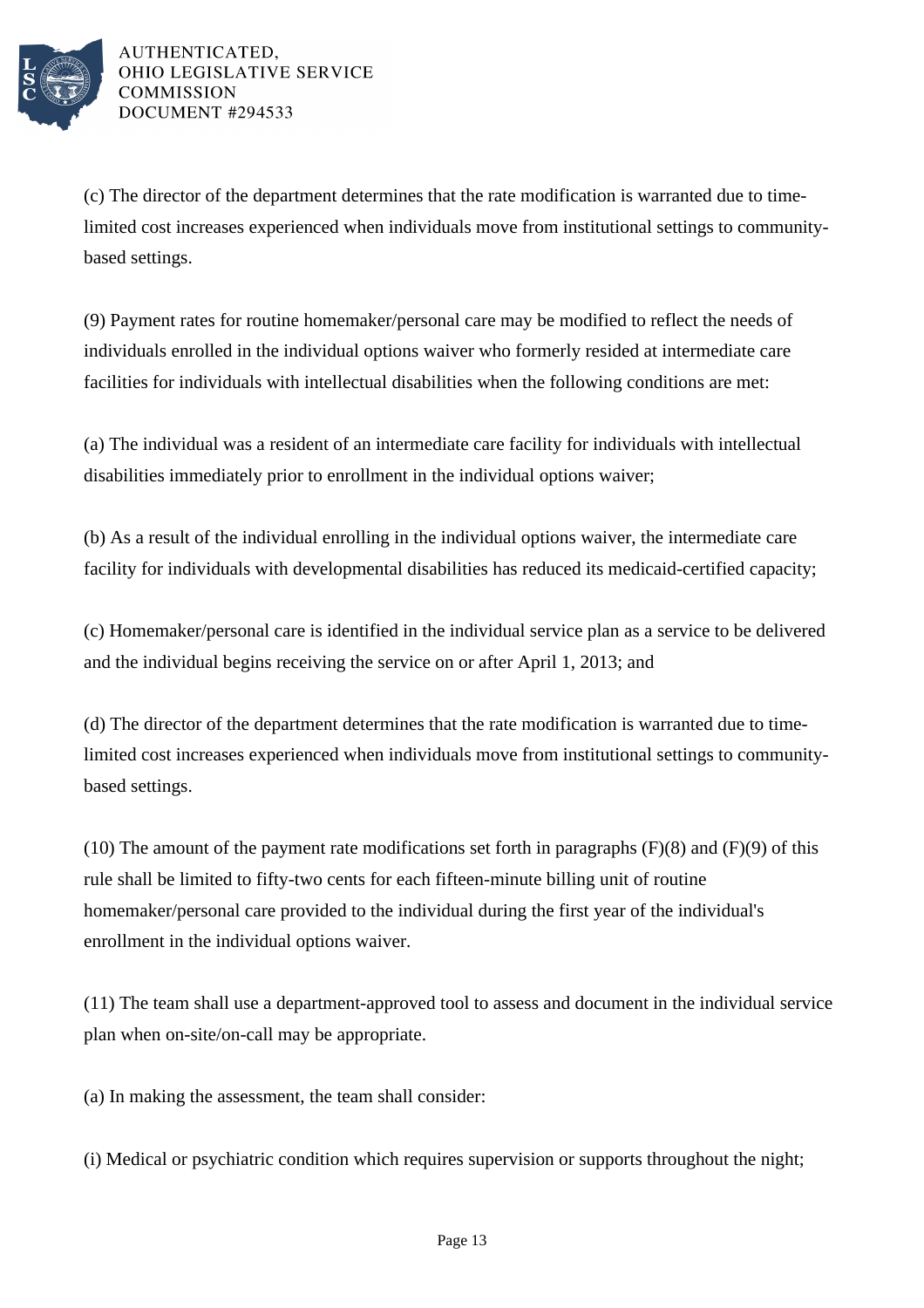

(ii) Behavioral needs which require supervision or supports throughout the night;

(iii) Sensory or motor function limitations during sleep hours which require supervision or supports throughout the night;

(iv) Special dietary needs, restrictions, or interventions which require supervision or supports throughout the night;

(v) Other safety considerations which require supervision or supports throughout the night; and

(vi) Emergency action needed to keep the individual safe.

(b) A provider shall be paid at the on-site/on-call rate for homemaker/personal care contained in appendix A to this rule when:

(i) Based upon assessed and documented need, the individual service plan indicates the days of the week and the beginning and ending times each day when it is anticipated that an individual will require on-site/on-call; and

(ii) On-site/on-call does not exceed eight hours for the individual in any twenty-four-hour period.

(c) During an authorized on-site/on-call period, a provider shall be paid the routine homemaker/personal care rate instead of the on-site/on-call rate for a period of time when an individual receives supervision or supports. In these instances, the provider shall document the date and beginning and ending times during which supervision or supports were provided to the individual.

(d) The payment rate modifications set forth in paragraphs  $(F)(4)$ ,  $(F)(5)$ ,  $(F)(6)$ ,  $(F)(7)$ ,  $(F)(8)$ , and (F)(9) of this rule are not applicable to the on-site/on-call payment rates for homemaker/personal care.

(12) Payment for homemaker/personal care shall not include room and board, items of comfort and